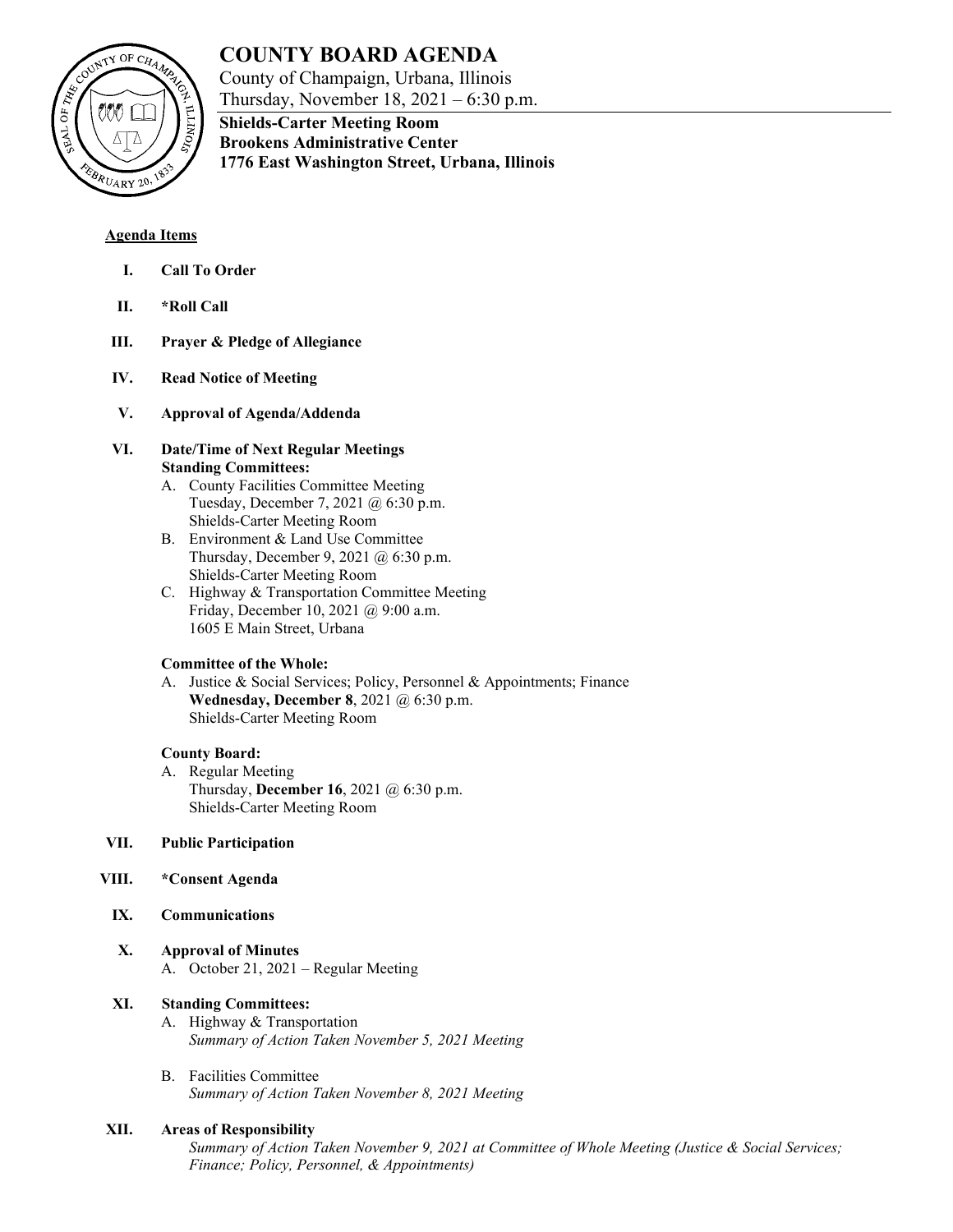- A. Policy, Personnel, & Appointments
	- 1. Adoption of Resolution No. 2021-344 appointing Kelly Dillman to the Sadorus Fire Protection District, unexpired term ending 4/30/2024
	- 2. Adoption of Resolution No. 2021-345 appointing James Randol to the Zoning Board of Appeals, term 12/1/2021-11/30/2026
	- 3. Adoption of Resolution No. 2021-346 appointing Andy Quarnstrom (D) to the Public Aid Appeals Committee, term 12/1/2021-11/30/2023
	- 4. Adoption of Resolution No. 2021-347 appointing Danielle Chynoweth (D) to the Public Aid Appeals Committee, term 12/1/2021-11/30/2023
	- 5. Adoption of Resolution No. 2021-348 appointing Norman Davis (R) to the Public Aid Appeals Committee, term 12/1/2021-11/30/2023
	- 6. Adoption of Resolution No. 2021-349 approving the 2022 Holiday Calendar

#### B. Finance

1. \*Adoption of Ordinance No. 2021-13 FY2022 Annual Budget and Appropriation Ordinance Champaign County, Illinois

#### **XIII. Special Committees**

A. Jail Facilities Committee

*Summary of Action Taken November 3, 2021 Meeting*

1. Adoption of Resolution No. 2021-350 approving the construction plan and funding strategy for the Champaign County jail facilities

#### **XIV. New Business**

- A. Annual renewal of Recreation & Entertainment License for Gordyville LLC, 2205 CR 3000N, Gifford. 1/1/22- 12/31/22
- B. Adoption of Resolution No. 2021-351 authorizing payment of claims
- C. Adoption of Resolution No. 2021-352 authorizing purchases not following purchasing policy

#### **XV. Discussion/Information Only**

- A. Update from ARPA Project Manager Kathy Larson
- B. Auditor's update with emphasis on bank reconciliations
- C. Treasurer's response to Auditor update
- D. C-U at Home year-round emergency shelter proposal

#### **XVI. Other Business**

A. Closed session pursuant to 5ILCS 120/2(c)5 to discuss the purchase or lease of real property for the use of the public body

#### **XVII. Adjourn**

\*Roll call \*\*\*Roll call and 17 votes \*\*Roll call and 15 votes \*\*\*\*Roll call and 12 votes Except as otherwise stated, approval requires the vote of a majority of those County Board members present.

*All meetings are at Brookens Administrative Center – 1776 E Washington Street in Urbana – unless otherwise noted. To enter Brookens after 4:30 p.m., enter at the north (rear) entrance located off Lierman Avenue. Champaign County will generally, upon request, provide appropriate aids and services leading to effective communication for qualified persons with disabilities. Please contact Administrative Services, 217-384- 3776, as soon as possible but no later than 48 hours before the scheduled meeting.*